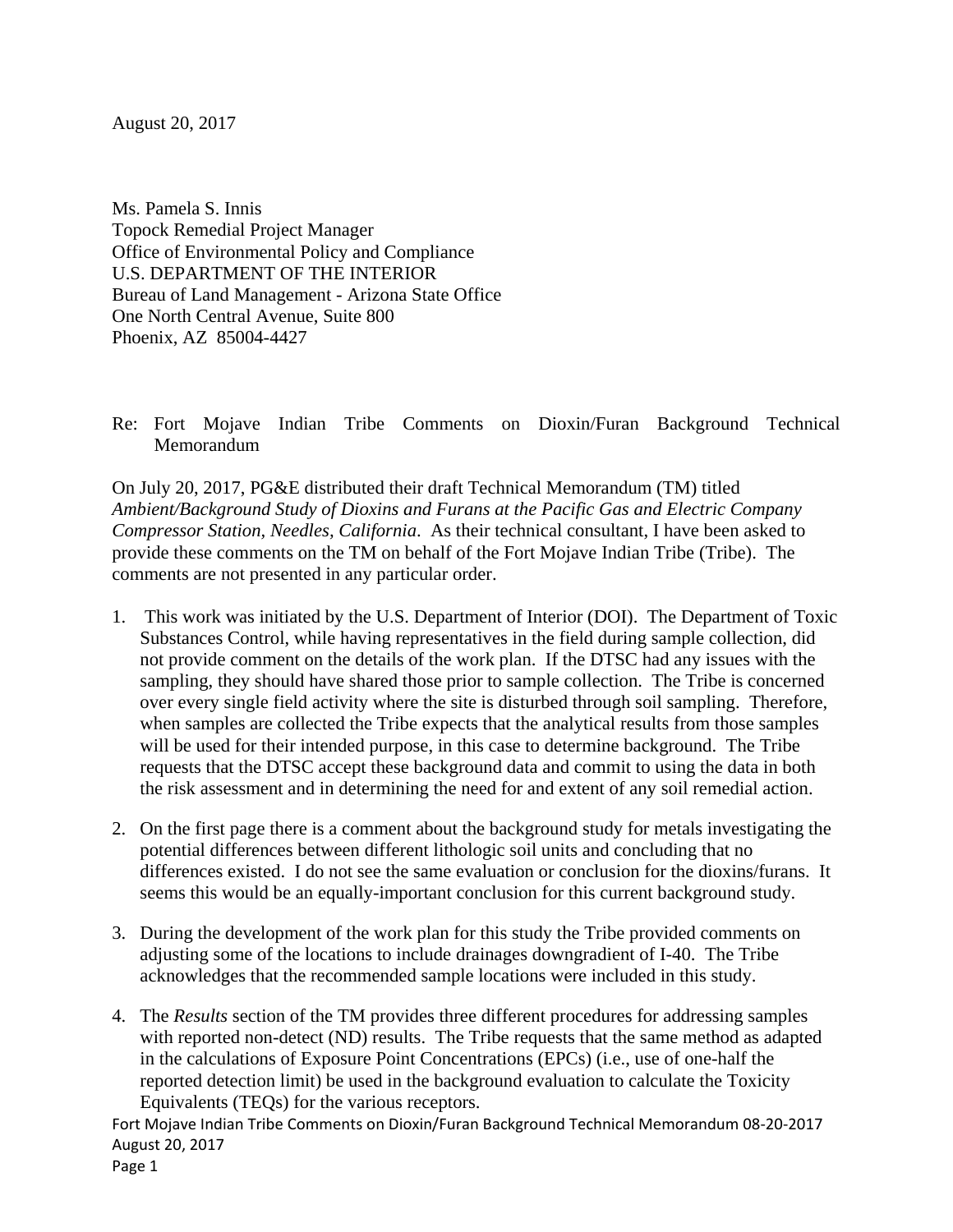- 5. The evaluation of outliers in the two datasets (dioxin/furan and Polynuclear Aromatic Hydrocarbons, PAHs) is an interesting statistical exercise but should not be included in the background evaluation. The definition of 'ambient/background' has been based on the selected sampling locations in this study. These locations were distant from the Topock Compressor Station (TCS) operations or impacts. These locations were visited by PG&E, Tribal and agency representatives and 'approved and selected' based on their locations. Therefore, whatever the findings at these locations they are indeed 'ambient/background'. While the high concentrations 'outliners' identified may be part of a different 'population', that does not disqualify these as legitimate 'ambient/background' concentrations. The Tribe requests that all the data be included in the calculations of background concentration estimates (i.e., 95% UCL/UTL). At a minimum, these "all-data" estimates should be provided so that they can be considered in both the risk assessment and any potential proposed soil remediation activities.
- 6. The purpose of this study was to determine 'ambient' concentrations of dioxin and furan compounds in soil. To achieve this purpose the sample locations selected were in the proximity of non-TCS source areas. This is an appropriate procedure to determine soil concentrations in the area of the TCS but not impacted by the TCS. The DTSC's own 'policy' on background concentrations at hazardous waste sites recognizes this definition of 'ambient' as being related to both natural background and anthropogenic activities. The Tribe supports the designation of the results as ambient background concentrations.
- 7. The complete background dataset represents the area around the TCS and is appropriate for use in both risk assessment and remediation decisions. While some sample locations were closer, and some further from potential anthropogenic sources (e.g., I-40), all locations were concluded to be not impacted by the TCS. To attempt to divide the background dataset into sub-groups, either based on location or concentration, represents a level of evaluation which was neither anticipated by the work plan nor is defensible. It is not possible to know which samples have been, could have been, or have not been impacted by anthropogenic activities. The purpose of collecting samples from many different areas around the TCS was to provide sufficient samples to understand what is 'ambient' in the TCS area. The Tribe supports the use of the full dataset in calculating a single ambient background concentration for the dioxin and furan compounds.
- 8. The soil samples collected in this study were surficial samples from 0" to 6". There are many areas of the TCS project site where soil movement and mixing are ongoing. This is evidenced by the inclusion of sediment scouring scenarios in the risk assessments. Furthermore, many AOCs have debris and/or debris removal areas which further indicate soil mixing. Therefore, the Tribe supports the use of these dioxin/furan ambient background concentrations to all soil areas and samples collected at the site